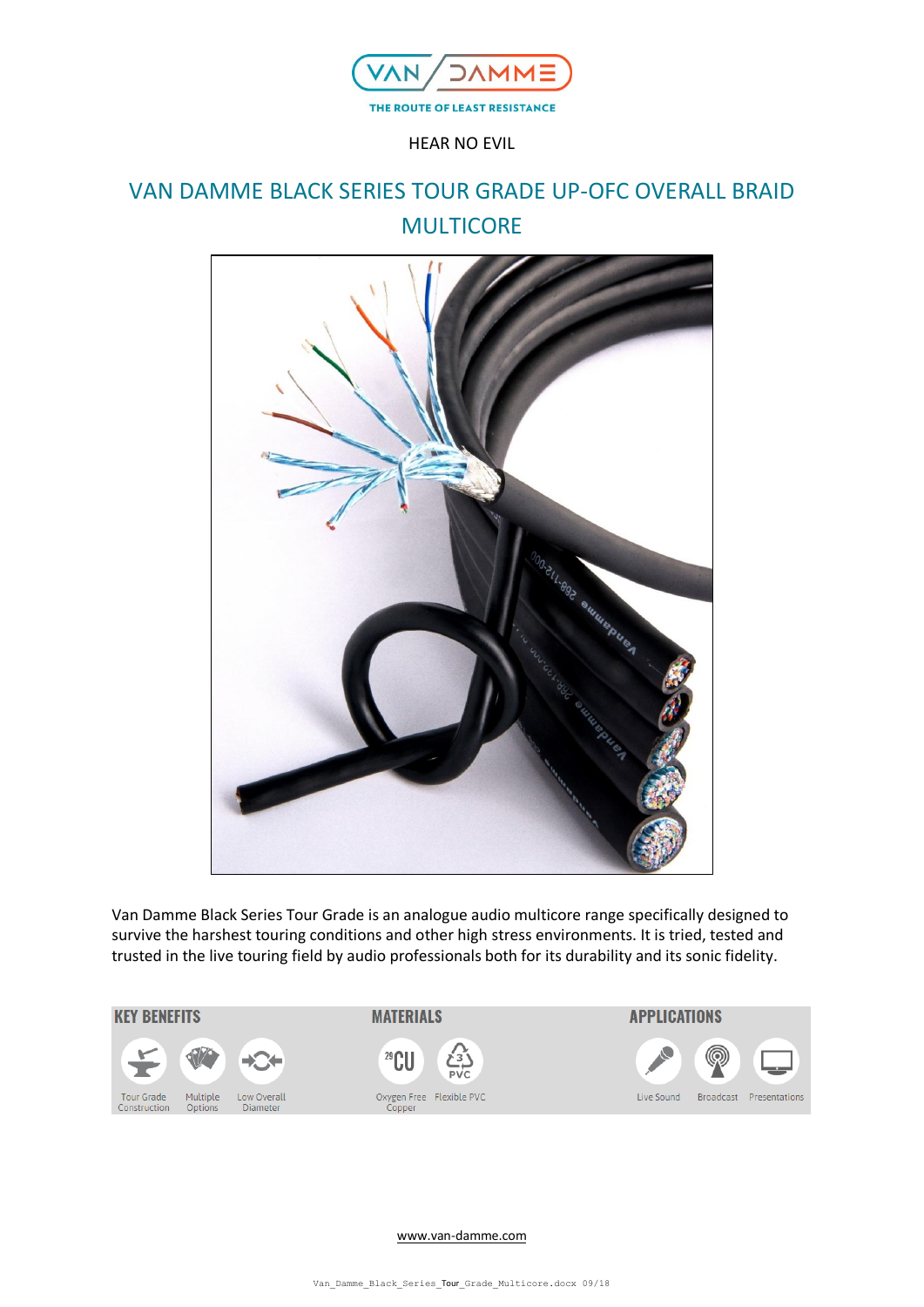

#### HEAR NO EVIL

# Applications

- Live sound touring multipin cables from 4 48 pairs
- Remote stagebox systems
- Installation use where a braided overall screen offers a significant advantage over having pre-jacketed pairs - e.g. in a hazardous environment or deteriorated ducting
- Any longer length multicore and multipin application where frequent rigging and de-rigging occurs
- Presentations use where a neutral jacket colour is required
- Industrial paired data transmission in particularly harsh environments

## Application Notes

- For the transmission of multiple analogue balanced audio signals
- Low overall diameter ideal for multipin use
- Overall braid for outstanding mechanical durability combined with good flexibility
- Ultra-pure oxygen free copper for outstanding sonic integrity

## Mechanical Specification

Pairs

| Conductor           | 28 x 0.10 mm bare ultra-pure oxygen-free copper                              |
|---------------------|------------------------------------------------------------------------------|
| Conductor size      | 28 x 0.10 mm, 0.22 mm <sup>2</sup> , AWG 24/28                               |
| <b>Insulation</b>   | Polypropylene                                                                |
| Insulation diameter | $1.20 \pm 0.10$ mm                                                           |
| Colour Code         | IEC 189-2 appendix A                                                         |
| Drain wire          | 19 x 0.12 mm tinned ultra-pure oxygen-free copper                            |
| Drain wire size     | 19 x 0.12 mm, 0.22 mm <sup>2</sup> , AWG 24/19                               |
| Screen              | 24 µm Aluminium/Polyester Foil > 150% coverage with clear polyester overwrap |

Overall Construction

| Separator             | Soft textile tape > 125% coverage         |
|-----------------------|-------------------------------------------|
| Overall braid         | Tinned copper wire > 80% optical coverage |
| Jacket material       | Flexible PVC composite                    |
| Colour                | Jet Black, RAL 9005                       |
| <b>Bend Radius</b>    | 10 x overall diameter                     |
| Operating temperature | $-20$ to $+70$ <sup>o</sup> C             |

### Electrical Specification

| Resistance  | Conductor      | $< 90$ Ohm/km  |
|-------------|----------------|----------------|
|             | Insulation     | > 5000 MOhm/km |
| Capacitance | Core to core   | 81pF/m         |
|             | Core to screen | 160 pF/m       |

[www.van-damme.com](http://www.van-damme.com/)